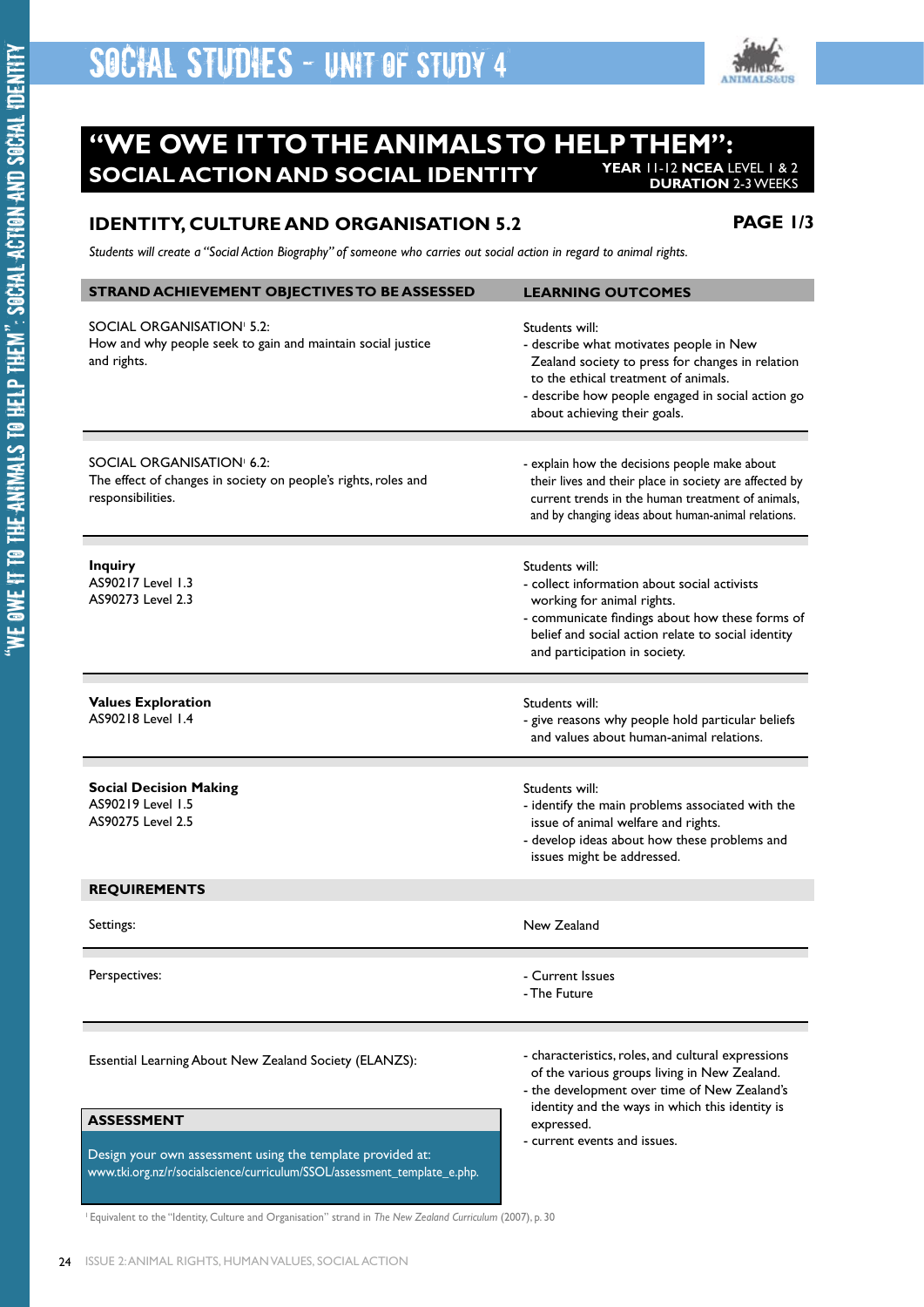# **"WE OWE IT TO THE ANIMALS TO HELP THEM": SOCIAL ACTION AND SOCIAL IDENTITY**

**PAGE 2/3**

## **TEACHING AND LEARNING ACTIVITIES**



Select and adapt these learning activities to best meet the needs of your students, and to fit the time available:

### **(i) ANIMAL ADVOCACY HEROES**

Read/view three of the following resources to create biographical mind maps of three heroes of the animal advocacy movement:



- *SAFE Profiles*, an interview with Anthony Terry, *SAFE Magazine*, 1999, p. 144.
- *Thinking About Animals*, an interview with Peter Singer, *Safeguard,* 1995, pp. 141-143.
- the story of Henry Spira in Peter Singer, *Ethics into Action*, pp. 114-116.
- *A Tiger in the Court*, about Steven Wise, from the Weekend Herald, pp.154-155.
	- video clip of Howard Lyman from *A Cow at My Table,* Animals & Us DVD (Films).
	- video clip of Mark Eden from footage, Animals & Us DVD (Current Affairs and Activist Footage).

### **SAMPLE CONCEPT MAP**





Draw a Concept Map (see sample below) for three of these figures that shows the following: their main influences; their main beliefs; their main challenges; their main actions.

### **(ii) ANIMAL ADVOCACY AND SOCIAL IDENTITY**

- Read and view the following resources online: • Annie Potts and Mandala White, "Cruelty-Free
	- Consumption in New Zealand".
	- Lyle Munro, from *Compassionate Beasts.*

See Electronic Texts p. 167 for the website links to these resources.

Create a Concept Map (see sample below) about the relationship between a commitment to animal advocacy and at least four of these other areas of social identity: gender, ethnicity, cultural heritage, religious or spiritual beliefs, age, "Kiwi-ness", educational background, occupation, upbringing.